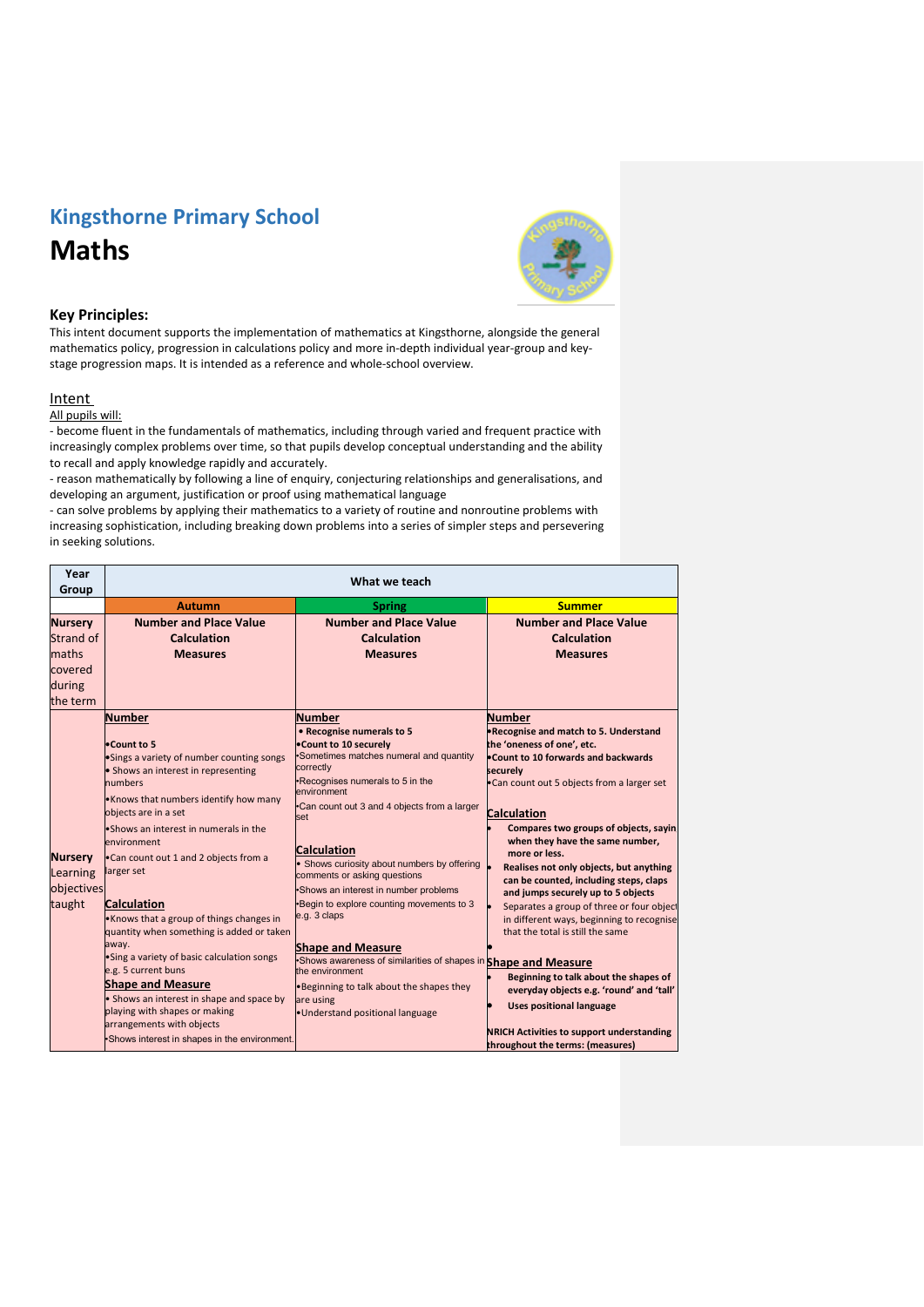|                                        | NRICH Activities to support understanding NRICH Activities to support understanding<br>throughout the terms: (number activities)                                                                                                                                                                           | throughout the terms: (shape and space<br>activities)                                                                                                                                                                                                                                                                                       | <b>Beat the clock</b><br>https://nrich.maths.org/14655                                                                                                                                                                                                                           |
|----------------------------------------|------------------------------------------------------------------------------------------------------------------------------------------------------------------------------------------------------------------------------------------------------------------------------------------------------------|---------------------------------------------------------------------------------------------------------------------------------------------------------------------------------------------------------------------------------------------------------------------------------------------------------------------------------------------|----------------------------------------------------------------------------------------------------------------------------------------------------------------------------------------------------------------------------------------------------------------------------------|
|                                        | <b>Double trouble</b><br>https://nrich.maths.org/13372                                                                                                                                                                                                                                                     | Can you build this?<br>https://nrich.maths.org/14690                                                                                                                                                                                                                                                                                        | How long are you?<br>https://nrich.maths.org/14657                                                                                                                                                                                                                               |
|                                        | <b>Estimation station</b><br>https://nrich.maths.org/13339                                                                                                                                                                                                                                                 | <b>Packing</b><br>https://nrich.maths.org/9719                                                                                                                                                                                                                                                                                              | <b>Calendar Model</b><br>https://nrich.maths.org/13731                                                                                                                                                                                                                           |
|                                        | <b>Baskets</b><br>https://nrich.maths.org/9716<br><b>Number Talks</b>                                                                                                                                                                                                                                      | <b>Collecting</b><br>https://nrich.maths.org/13528                                                                                                                                                                                                                                                                                          | Sock washing line<br>https://nrich.maths.org/13532                                                                                                                                                                                                                               |
|                                        | https://nrich.maths.org/14005                                                                                                                                                                                                                                                                              | <b>Building Towers</b><br>https://nrich.maths.org/8865                                                                                                                                                                                                                                                                                      | <b>Making caterpillars</b><br>https://nrich.maths.org/8861                                                                                                                                                                                                                       |
| <b>Reception</b>                       | <b>Number and Place Value</b>                                                                                                                                                                                                                                                                              | <b>Number and Place Value</b>                                                                                                                                                                                                                                                                                                               | <b>Number and Place Value</b>                                                                                                                                                                                                                                                    |
| Strand of                              | <b>Calculation</b>                                                                                                                                                                                                                                                                                         | <b>Calculation</b>                                                                                                                                                                                                                                                                                                                          | <b>Calculation</b>                                                                                                                                                                                                                                                               |
| maths<br>covered<br>during<br>the term | <b>Measures</b>                                                                                                                                                                                                                                                                                            | <b>Measures</b>                                                                                                                                                                                                                                                                                                                             | <b>Measures</b>                                                                                                                                                                                                                                                                  |
|                                        | <b>Number</b><br>Children count reliably with numbers from<br>1 to 10 forwards and backwards                                                                                                                                                                                                               | Number<br>Children count reliably with numbers from Children count reliably with numbers from<br>1 to 15                                                                                                                                                                                                                                    | <b>Number</b><br>1 to 20                                                                                                                                                                                                                                                         |
|                                        | Recognise some numerals of personal<br>$\bullet$<br>significance<br>Recognises numerals 1 to 5<br>$\bullet$<br>Counts up to three or four objects by<br>$\bullet$<br>saying one number name for each<br>item                                                                                               | .Counts five to seven objects by saying one<br>number name for each item<br>·Recognises numerals to 10<br>. Counts out up to six objects from a larger<br>group.                                                                                                                                                                            | •Counts eight to ten objects by saying one<br>number name for each item<br>. Recognise numerals to 20<br>• Counts out up to ten objects from a larger<br>group.                                                                                                                  |
|                                        | Counts actions or objects which<br>$\bullet$<br>cannot be moved<br>count beyond 10<br><b>Place Value</b>                                                                                                                                                                                                   | <b>Place Value</b><br>Counts objects to 10, and beginning to Selects the correct numeral to represent 1 Order numbers up to 20<br>to 10 objects<br><b>Estimates how many objects they can see</b>                                                                                                                                           | <b>Place Value</b><br>Can say which number is one more or one<br>less than a given number up to 20                                                                                                                                                                               |
|                                        | Compare groups of objects up to 10<br>•Selects the correct numeral to represent 1<br>to 5, then 1 to 10 objects<br>. Counts an irregular arrangement of up to<br>ten objects                                                                                                                               | and checks by counting them<br><b>Calculation</b><br>Using quantities and objects, they add and solve subtraction problems by counting<br>subtract two single-digit numbers<br>Solve problems in sharing                                                                                                                                    | <b>Calculation</b><br>•Solve addition problems by counting on<br>back<br>•Solve problems in doubling and halving                                                                                                                                                                 |
| Learning                               | <b>Reception</b> Uses the language of 'more' and 'fewer' to<br>compare two sets of objects                                                                                                                                                                                                                 | <b>Beginning to answer simple addition</b><br>problems to 10                                                                                                                                                                                                                                                                                | <b>Shape and Measure</b>                                                                                                                                                                                                                                                         |
| objectives calculation<br>taught       | . Finds the total number of items in two<br>groups by counting all of them<br>. Finds one more or one less from a group of<br>up to five objects,<br>. In practical activities and discussion,<br>beginning to use the vocabulary involved in<br>adding and subtracting                                    | .Says the number that is one more than a<br>given number<br>. Finds one more or one less from a group of distance, time and money to compare<br>up to ten objects<br>. In practical activities and discussion, use<br>the vocabulary involved in adding and<br>subtracting<br>. Records, using marks that they can<br>interpret and explain | Children use everyday language to talk<br>about size, weight, capacity, position,<br>quantities and objects and to solve<br>problems.<br>They recognise, create and describe<br>patterns.<br>They explore characteristics of everyday<br>objects and shapes and use mathematical |
|                                        | <b>Shape and Measure</b><br>•Selects a particular named shape.<br>. Uses familiar objects and common shapes<br>to create and recreate patterns and build<br>models.<br>.Orders two or three items by length or<br>height.<br>. Uses everyday language related to time.<br>· Understand positional language | . Begins to identify own mathematical<br>problems based on own interests and<br>fascinations.<br><b>Shape and Measure</b><br><b>Beginning to use mathematical names for</b><br>solid' 3D shapes and 'flat' 2D shapes, and<br>mathematical terms to describe shapes.<br>•Measures short periods of time in simple<br>ways.                   | language to describe them.                                                                                                                                                                                                                                                       |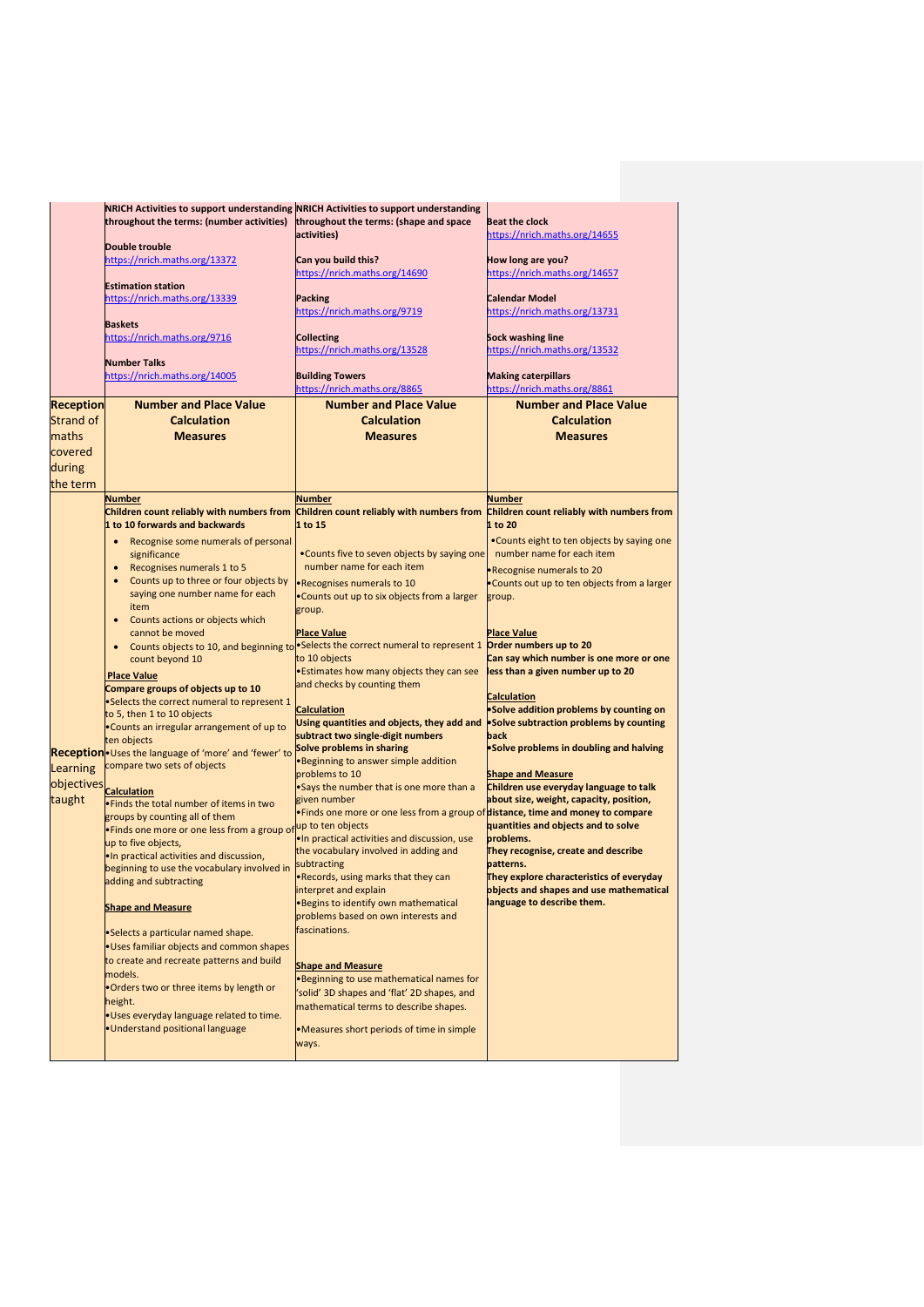|                        |                                                                                       | . Orders two items by weight or capacity.                                                          |                                                                                        |                                                                |
|------------------------|---------------------------------------------------------------------------------------|----------------------------------------------------------------------------------------------------|----------------------------------------------------------------------------------------|----------------------------------------------------------------|
|                        |                                                                                       | •Beginning to use everyday language<br>related to money.                                           |                                                                                        |                                                                |
|                        |                                                                                       | . Orders and sequences familiar events.                                                            |                                                                                        |                                                                |
|                        |                                                                                       | . Use positional language to describe their<br>relative position such as 'behind' or 'next<br>to'. |                                                                                        |                                                                |
|                        |                                                                                       |                                                                                                    |                                                                                        |                                                                |
|                        | <b>Place Value</b>                                                                    | <b>Fractions</b>                                                                                   | <b>Geometry - properties of sh</b>                                                     |                                                                |
| Year 1                 |                                                                                       |                                                                                                    |                                                                                        | <b>Commented [lp1]:</b> This row indicates the titles of the   |
| Strand of<br>maths     | <b>Number</b>                                                                         | <b>Measurement</b>                                                                                 | - position and direction strands covered in each term                                  |                                                                |
| covered                |                                                                                       | <b>Place Value</b>                                                                                 | <b>Statistics</b>                                                                      |                                                                |
| during the             |                                                                                       | <b>Number</b>                                                                                      | <b>Place value</b>                                                                     |                                                                |
| term                   |                                                                                       |                                                                                                    | <b>Number</b>                                                                          |                                                                |
|                        | <b>Autumn 1</b>                                                                       | <b>Spring 1</b>                                                                                    | Summer 1                                                                               |                                                                |
|                        | Place Value (to 10 & 20)                                                              | <b>Fractions</b>                                                                                   | <b>Place Value (to 100)</b>                                                            | <b>Commented [lp2]:</b> The title of the strand                |
|                        | . count to and across 10 & 20, forwards and                                           | . recognise, find and name a half as 1 of 2                                                        | . count to and across 100, forwards and                                                |                                                                |
|                        | backwards, beginning with 0 or 1, or from<br>any given number                         | equal parts of an object, shape or quantity                                                        | backwards, beginning with 0 or 1, or from<br>any given number.                         |                                                                |
|                        |                                                                                       | • recognise, find and name a quarter as 1 of                                                       |                                                                                        | <b>Commented [lp3]:</b> The objective taken from the           |
|                        | • count, read and write numbers to 10 & 20 4 equal parts of an object, shape or       |                                                                                                    | . count, read and write numbers to 1                                                   | curriculum map for your year group.                            |
|                        | in numerals                                                                           | quantity.                                                                                          | numerals.                                                                              | This needs to be all the objectives for 'Place Value' that are |
|                        |                                                                                       |                                                                                                    |                                                                                        | listed in your place value section of the curriculum map.      |
|                        | count in multiples of 2s and 10s                                                      | Place Value (to 50)                                                                                | given a number, identify one more and<br>one less. Identify and represent numbers      |                                                                |
|                        | •given a number, identify 1 more and 1 less beginning with 0 or 1, or from any number | . count to 50 forwards and backwards,                                                              | using objects and pictorial representations<br>including the number line, and use the  |                                                                |
|                        | • identify and represent numbers using                                                | . count, read and write numbers to 50 in                                                           | language of: equal to, more than, less than,                                           |                                                                |
|                        | objects and pictorial representations<br>including the number line, and use the       | numerals                                                                                           | most, least.                                                                           |                                                                |
|                        | language of: equal to, more than, less than                                           | given a number, identify one more or one                                                           | .read and write numbers from 1 to 20 in                                                |                                                                |
|                        | (fewer), most, least                                                                  | less. Identify and represent numbers using                                                         | words, in any order without any support or                                             |                                                                |
|                        | •read and write numbers from 1 to 10 in                                               | objects and pictorial representations                                                              | resources.                                                                             |                                                                |
|                        | words.                                                                                | including the number line, and use the<br>language of: equal to, more than, less than              | <b>Number</b>                                                                          |                                                                |
| Year 1                 |                                                                                       | (fewer), most, least.                                                                              | <b>Addition and subtraction (to 50)</b>                                                |                                                                |
| <b>Learning Number</b> |                                                                                       |                                                                                                    |                                                                                        |                                                                |
|                        | objectives Addition and Subtraction (to 10                                            | • count in multiples of 2s, 10s & 5s                                                               | <b>•represent and use number bonds and</b>                                             |                                                                |
| taught and 20)         |                                                                                       | .read and write numbers from 1 to 20 in                                                            | related subtraction facts within 20                                                    |                                                                |
|                        | read, write and interpret mathematical                                                | words.                                                                                             |                                                                                        |                                                                |
|                        | statements involving addition (+),                                                    |                                                                                                    | •add and subtract 2-digit and 2-digit                                                  |                                                                |
|                        | subtraction $(-)$ and equals $(=)$ signs                                              | Number                                                                                             | numbers to 50, including 0                                                             |                                                                |
|                        | •represent and use number bonds and                                                   | <b>Addition and Subtraction (to 20)</b>                                                            | · use inverse independently when solving                                               |                                                                |
|                        | related subtraction facts within 10                                                   |                                                                                                    | addition and subtraction calculations                                                  |                                                                |
|                        |                                                                                       | •represent and use number bonds and                                                                |                                                                                        |                                                                |
|                        | • add and subtract one-digit and two-digit                                            | related subtraction facts within 20                                                                | • partition to solve 2-digit and 2-digit<br>addition and subtraction. (step 3 and 4 of |                                                                |
|                        | numbers to 10 & 20, including 0                                                       | • add and subtract one-digit and two-digit                                                         | the calculation policy).                                                               |                                                                |
|                        |                                                                                       | numbers to 20, including 0                                                                         |                                                                                        |                                                                |
|                        |                                                                                       |                                                                                                    | <b>Multiplication and division using</b>                                               |                                                                |
|                        |                                                                                       | · introducing inverse to check calculations<br>and moving on to blank number lines (from           | multiples of 2s, 10s and 5s.                                                           |                                                                |
|                        |                                                                                       | the calculation policy step 2).                                                                    | · use notation of multiplication (x) to show                                           |                                                                |
|                        |                                                                                       |                                                                                                    | epeated addition.                                                                      |                                                                |
|                        | <b>Autumn 2</b>                                                                       |                                                                                                    | • group and share knowing the difference                                               |                                                                |
|                        |                                                                                       | <b>Spring 2</b>                                                                                    | between sharing equally and taking groups                                              |                                                                |
|                        | <b>Number</b>                                                                         | <b>Measurement</b>                                                                                 | away (repeated subtraction) and show                                                   |                                                                |
|                        | <b>Multiplication and Division</b>                                                    | Compare, describe and solve practical                                                              | arrays for this. (step 3 of the calculation                                            |                                                                |
|                        |                                                                                       | problems for:                                                                                      | policy).                                                                               |                                                                |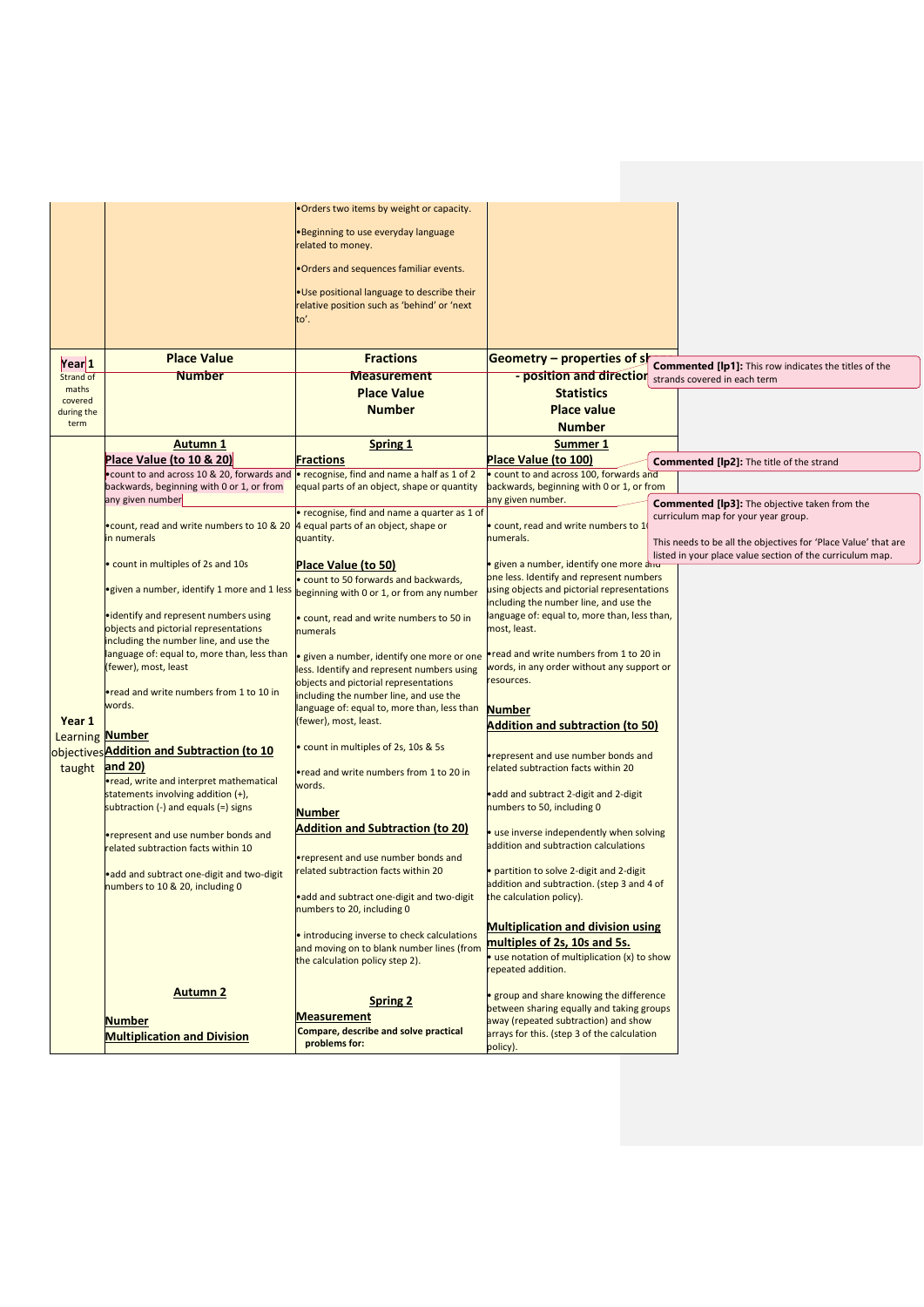| <b>•recall and use multiplication and division</b>                      | lengths and heights [for example,<br>$\qquad \qquad -$                                      |                                                                              |       |                                                                  |
|-------------------------------------------------------------------------|---------------------------------------------------------------------------------------------|------------------------------------------------------------------------------|-------|------------------------------------------------------------------|
| facts for the 2x and 10x multiplication                                 | long/short, longer/shorter, tall/short,                                                     |                                                                              |       |                                                                  |
| tables, including recognising odd and even                              | double/half]                                                                                |                                                                              |       |                                                                  |
| numbers                                                                 | mass / weight<br>$\overline{\phantom{a}}$                                                   | <b>Summer 2</b>                                                              |       |                                                                  |
|                                                                         | capacity and volume                                                                         | Geometry                                                                     |       |                                                                  |
| •recalling doubles to 10 & 20                                           | time                                                                                        | recognise and name common 2-D and                                            |       |                                                                  |
|                                                                         |                                                                                             | 3-D shapes, including:                                                       |       |                                                                  |
| •recalling halves to 10 & 20                                            | Measure and begin to record the                                                             | 2-D shapes                                                                   |       |                                                                  |
|                                                                         | following:                                                                                  | 3-D shapes                                                                   |       |                                                                  |
| <b>Problem-solving and investigative</b>                                | lengths and heights                                                                         | describe position, direction and                                             |       |                                                                  |
| work                                                                    | mass/weight                                                                                 | movement, including whole, half, quarter<br>and three-quarter turns          |       |                                                                  |
|                                                                         | capacity and volume<br>$\blacksquare$                                                       |                                                                              |       |                                                                  |
| <b>Addition &amp; Subtraction</b>                                       | time (hours, minutes, seconds)                                                              |                                                                              |       |                                                                  |
| .solve one-step problems that involve                                   | recognise and know the value of                                                             | <b>Statistics</b>                                                            |       |                                                                  |
| addition and subtraction, using concrete                                | different denominations of coins and                                                        | interpret and construct simple                                               |       |                                                                  |
| objects and pictorial representations                                   | notes                                                                                       | pictograms, tally charts, block diagrams and                                 |       |                                                                  |
|                                                                         | sequence events in chronological<br>$\overline{\phantom{0}}$                                | tables                                                                       |       |                                                                  |
| <b>NRICH Investigations</b>                                             | order using language                                                                        |                                                                              |       |                                                                  |
|                                                                         | recognise and use language relating                                                         | ask and answer simple questions by<br>counting the number of objects in each |       |                                                                  |
| <b>Addition &amp; Subtraction</b>                                       | to dates, including days of the week,<br>weeks, months and years                            | category and sorting the categories by                                       |       |                                                                  |
|                                                                         | tell the time to the hour and half past quantity                                            |                                                                              |       |                                                                  |
| The Box Game                                                            | the hour and draw the hands on a                                                            |                                                                              |       |                                                                  |
| https://nrich.maths.org/12745                                           | clock face to show these times.                                                             | ask and answer questions about                                               |       |                                                                  |
|                                                                         |                                                                                             | totalling and comparing categorical data.                                    |       |                                                                  |
| <b>Two Dice</b>                                                         |                                                                                             |                                                                              |       |                                                                  |
| https://nrich.maths.org/150/note                                        | <b>Multiplication and division using</b>                                                    |                                                                              |       |                                                                  |
| Sort Them Out (1)                                                       | multiples of 2s, 10s and 5s.                                                                |                                                                              |       |                                                                  |
| https://nrich.maths.org/6885/note                                       | Using their counting knowledge of counting <b>Problem-solving and investigative</b>         |                                                                              |       |                                                                  |
| <b>Pairs of Numbers</b>                                                 | in 2s, 10s and 5s:                                                                          | work                                                                         |       |                                                                  |
| https://nrich.maths.org/7233/note                                       | . complete blank number lines and show                                                      | <b>Addition &amp; Subtraction</b>                                            |       |                                                                  |
|                                                                         | the calculation underneath.                                                                 | solve missing number problems and                                            |       |                                                                  |
| <b>Multiplication &amp; Division</b>                                    |                                                                                             | calculations that start with the answer such<br>$as 7 = 3 + ?$               |       |                                                                  |
|                                                                         | • share equally using counters and are now                                                  |                                                                              |       |                                                                  |
| Share Bear                                                              | taking groups of the divisor away to show                                                   | · solve complex missing number problems                                      |       |                                                                  |
|                                                                         | grouping and repeated subtraction. (step 2                                                  | with equal sign between two sums such as 4                                   |       |                                                                  |
| https://nrich.maths.org/2358/note                                       | of the calculation policy).                                                                 | $+3 = ? + 2$                                                                 |       |                                                                  |
| <b>Clapping Times</b>                                                   | <b>Problem-solving and investigative</b>                                                    | <b>NRICH Investigations</b>                                                  |       |                                                                  |
| https://nrich.maths.org/5482/note                                       |                                                                                             |                                                                              |       | <b>Commented [lp4]:</b> These can supplement activities          |
|                                                                         | work                                                                                        |                                                                              |       | throughout the year, or be taught in a 'block' in the summer     |
|                                                                         |                                                                                             | <b>Statistics</b>                                                            | term. |                                                                  |
| <b>Double or Halve?</b>                                                 | <b>Addition &amp; Subtraction</b>                                                           |                                                                              |       |                                                                  |
| https://nrich.maths.org/10654/note solve one-step problems that involve |                                                                                             | <b>Button Up</b>                                                             |       | NRICH.org is where there are a huge range of KS1 and KS2         |
|                                                                         | addition and subtraction, using concrete                                                    | https://nrich.maths.org/7227                                                 |       | problems, that include a range of problem-solving<br>techniques. |
|                                                                         | objects and pictorial representations, and                                                  |                                                                              |       |                                                                  |
|                                                                         | missing number problems such as $7 = ? - 9$ .                                               | <b>Sticky Data</b>                                                           |       | Working systematically, trail and error, working backwards,      |
|                                                                         |                                                                                             | nttps://nrich.maths.org/7687/                                                |       | visualising, reasoning and convincing tasks all need to be       |
|                                                                         | <b>Multiplication &amp; Division</b><br>· solve one-step problems involving                 |                                                                              |       | taught to the children as problem-solving techniques. These      |
|                                                                         |                                                                                             |                                                                              |       | can be accessed and taught. NRICH has comprehensive              |
|                                                                         | multiplication and division, by calculating<br>the answer using concrete objects, pictorial | <b>What Shape and Colour?</b>                                                |       | teacher guides with worked examples and key questions.           |
|                                                                         | representations and arrays with the support                                                 | https://nrich.maths.org/2185/                                                |       |                                                                  |
|                                                                         | of the teacher.                                                                             |                                                                              |       |                                                                  |
|                                                                         |                                                                                             | <b>Geometry</b>                                                              |       |                                                                  |
|                                                                         | <b>NRICH Investigations</b>                                                                 |                                                                              |       |                                                                  |
|                                                                         |                                                                                             | <b>Matching Triangles</b>                                                    |       |                                                                  |
|                                                                         |                                                                                             | https://nrich.maths.org/5638/note                                            |       |                                                                  |
|                                                                         | <b>Addition &amp; Subtraction</b>                                                           |                                                                              |       |                                                                  |
|                                                                         | <b>What Could It Be?</b>                                                                    | <b>Jig Shapes</b>                                                            |       |                                                                  |
|                                                                         | https://nrich.maths.org/10479/notehttps://nrich.maths.org/6886/note                         |                                                                              |       |                                                                  |
|                                                                         |                                                                                             |                                                                              |       |                                                                  |
|                                                                         | <b>Number Lines</b>                                                                         |                                                                              |       |                                                                  |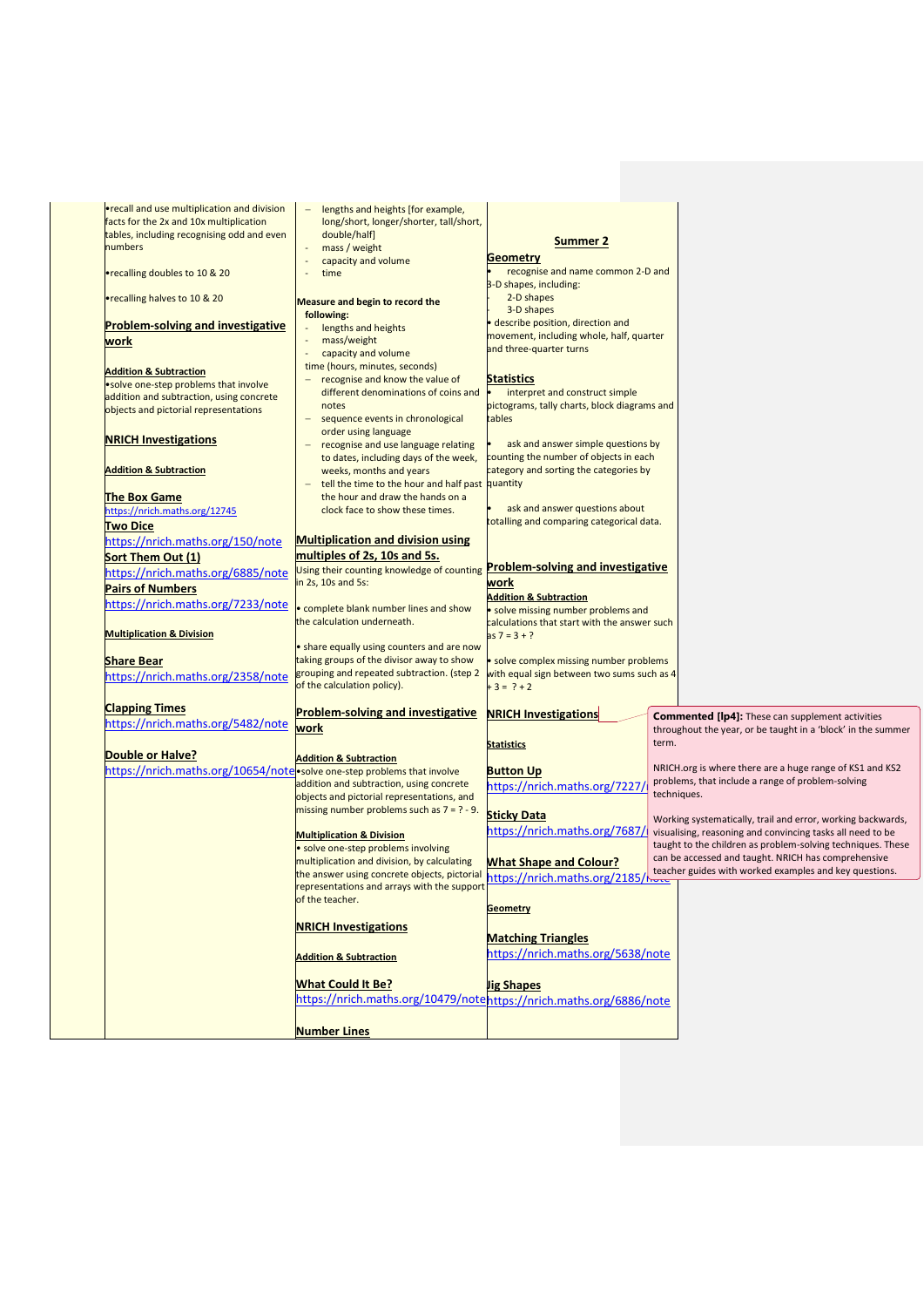|        |                                                                      | https://nrich.maths.org/number-<br>lines/note                           |                                                                        |
|--------|----------------------------------------------------------------------|-------------------------------------------------------------------------|------------------------------------------------------------------------|
|        |                                                                      | <b>Strike It Out</b><br>https://nrich.maths.org/6589/note               |                                                                        |
|        | <b>Number and Place Value</b>                                        | <b>Measurement</b>                                                      | <b>Number and Place Value</b>                                          |
|        | <b>Fractions</b>                                                     | <b>Number and Place Value</b>                                           | <b>Geometry</b>                                                        |
| Year 2 |                                                                      | <b>Statistics</b>                                                       | <b>Statistics</b>                                                      |
|        |                                                                      | <b>Geometry</b>                                                         | <b>Problem-Solving and Investigative</b>                               |
|        |                                                                      |                                                                         | work                                                                   |
|        | <b>Number and Place Value</b>                                        | <b>Measurement</b>                                                      | <b>Number and Place Value</b>                                          |
|        | count in steps of 2, 3, and 5 from 0,<br>and in 10s from any number, | choose and use appropriate<br>standard units to estimate and            | What objectives are you revisiting<br>from the autumn and spring terms |
|        | forward and backward                                                 | measure length/height in any                                            | number and place value to                                              |
|        | recognise the place value of each                                    | direction ( $m/cm$ ); mass ( $kg/g$ );                                  | consolidate at Year 2 expected                                         |
|        | digit in a two-digit number (10s, 1s)                                | temperature (°C); capacity                                              | standard and prepare for                                               |
|        | identify, represent and estimate                                     | (litres/ml) to the nearest                                              | transition?                                                            |
|        | numbers using different<br>representations, including the            | appropriate unit, using rulers,<br>scales, thermometers and             |                                                                        |
|        | number line                                                          | measuring vessels                                                       | Ensure skills are embedded; develop                                    |
|        | compare and order numbers from 0 .                                   |                                                                         | column addition / subtraction as per                                   |
|        | up to 100; use $\lt$ , $>$ and = signs                               |                                                                         | calculations policy;                                                   |
|        | read and write numbers to at least                                   |                                                                         | Problem solving using the different                                    |
|        | 100 in numerals and in words                                         |                                                                         | operations;                                                            |
|        | use place value and number facts to<br>solve problems.               | <b>Number and Place Value</b>                                           |                                                                        |
|        |                                                                      | What objectives are you revisiting                                      | <b>Geometry</b>                                                        |
|        | <b>Number - Addition and Subtraction</b>                             | from the autumn term number and                                         | order and arrange combinations of                                      |
|        | solve problems with addition and                                     | place value to consolidate at Year 2                                    | mathematical objects in patterns                                       |
|        | subtraction:<br>using concrete objects and pictorial                 | expected standard?                                                      | and sequences                                                          |
|        | representations, including those                                     |                                                                         | use mathematical vocabulary to<br>describe position, direction and     |
|        | involving numbers, quantities and                                    | Revisiting addition and subtraction,                                    | movement including movement in a                                       |
|        | measures                                                             | multiplication and division -                                           | straight line and distinguishing                                       |
|        | applying their increasing knowledge                                  | independently using these processes<br>to solve problems and know which | between rotation as a turn and in                                      |
|        | of mental and written methods<br>recall and use addition and         | operation to choose. Ensure children                                    | terms of right angles for quarter,                                     |
|        | subtraction facts to 20 fluently, and                                | can partition numbers and transfer                                      | half and three-quarter turns<br>(clockwise and anti-clockwise).        |
|        | derive and use related facts up to                                   | these onto a number line, e.g.                                          |                                                                        |
|        | 100                                                                  | 34+25 start on 34, make 2 large                                         |                                                                        |
|        | add and subtract numbers using<br>concrete objects, pictorial        | jumps for 2tens + 5 small jumps for                                     | <b>Statistics</b>                                                      |
|        | representations, and mentally,                                       | 5 ones. Reverse for subtraction.                                        | ask and answer questions about<br>totalling and comparing categorical  |
|        | including:                                                           |                                                                         | data.                                                                  |
|        | a two-digit number and 1s                                            |                                                                         |                                                                        |
|        | a two-digit number and 10s                                           | <b>Statistics</b>                                                       |                                                                        |
|        | 2 two-digit numbers                                                  | interpret and construct simple                                          |                                                                        |
|        | adding 3 one-digit numbers<br>show that addition of 2 numbers        | pictograms, tally charts, block                                         |                                                                        |
|        | can be done in any order                                             | diagrams and tables                                                     | <b>Problem-Solving and Investigative</b><br><u>work</u>                |
|        | (commutative) and subtraction of                                     | ask and answer simple questions by                                      |                                                                        |
|        | one number from another cannot                                       | counting the number of objects in<br>each category and sorting the      | <b>NRICH investigations</b>                                            |
|        | recognise and use the inverse<br>relationship between addition and   | categories by quantity                                                  |                                                                        |
|        | subtraction and use this to check                                    |                                                                         | <b>Place Value</b>                                                     |
|        | calculations and solve missing                                       |                                                                         | <b>Two Digit Targets</b>                                               |
|        | number problems.                                                     |                                                                         | https://nrich.maths.org/6343/note                                      |